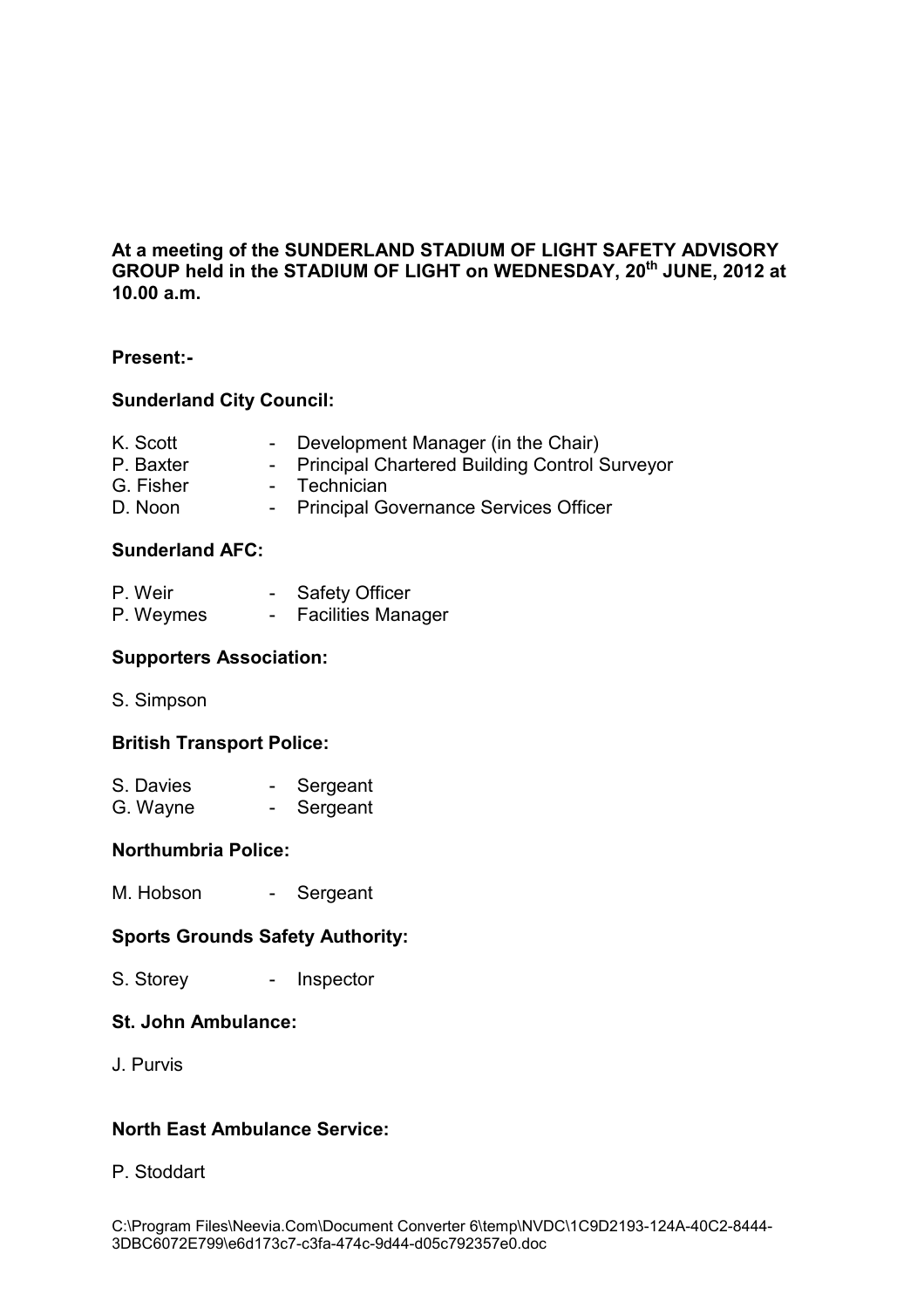# **Tyne and Wear Fire and Rescue Service:**

## G. Yates

### **Welcome and Introductions**

The Chairman welcomed and introduced Sue Storey and Sgt Wayne who were attending their first meeting of the SAG

### **1. Apologies**

Apologies for absence were submitted to the meeting on behalf of Paula Kadiri and Robert Dobson.

## **2. Minutes of the Last Meeting held on 11th April, 2012**

RESOLVED that the minutes of the last meeting of the Group held on 11<sup>th</sup> April, 2012 be agreed as a correct record.

## **3. Matters Arising**

In response to an enquiry from the Chairman, Mr Weir advised that he had broached with the stewards, Sgt Davies' idea to develop fans liaisons among those who were regular rail travellers. To date there had been no response however he would raise the issue again.

### **4. General Safety Certificate for 2012/2013**

The Chairman advised that he was moving towards Certification aligned to risk based operations management and away from prescription. He asked that he be advised of any updates required before renewal of the current certificate.

 Mr Weymes advised that all the clubs documentation and procedures lying behind the Safety Certificate had been produced in the style of a manual and were available electronically on the Club's computer systems.

### **5. Fixtures For 2012/13**

 Consideration was given to the fixture list for 2012/13. It was noted that yet again Sunderland would have a home fixture on boxing day. This would be the 11<sup>th</sup> occasion this had happened over the last 12 seasons.

 Mr Simpson referred to the fact there would be at least 6 fixtures during December, a time of the year when money was scarce for many supporters.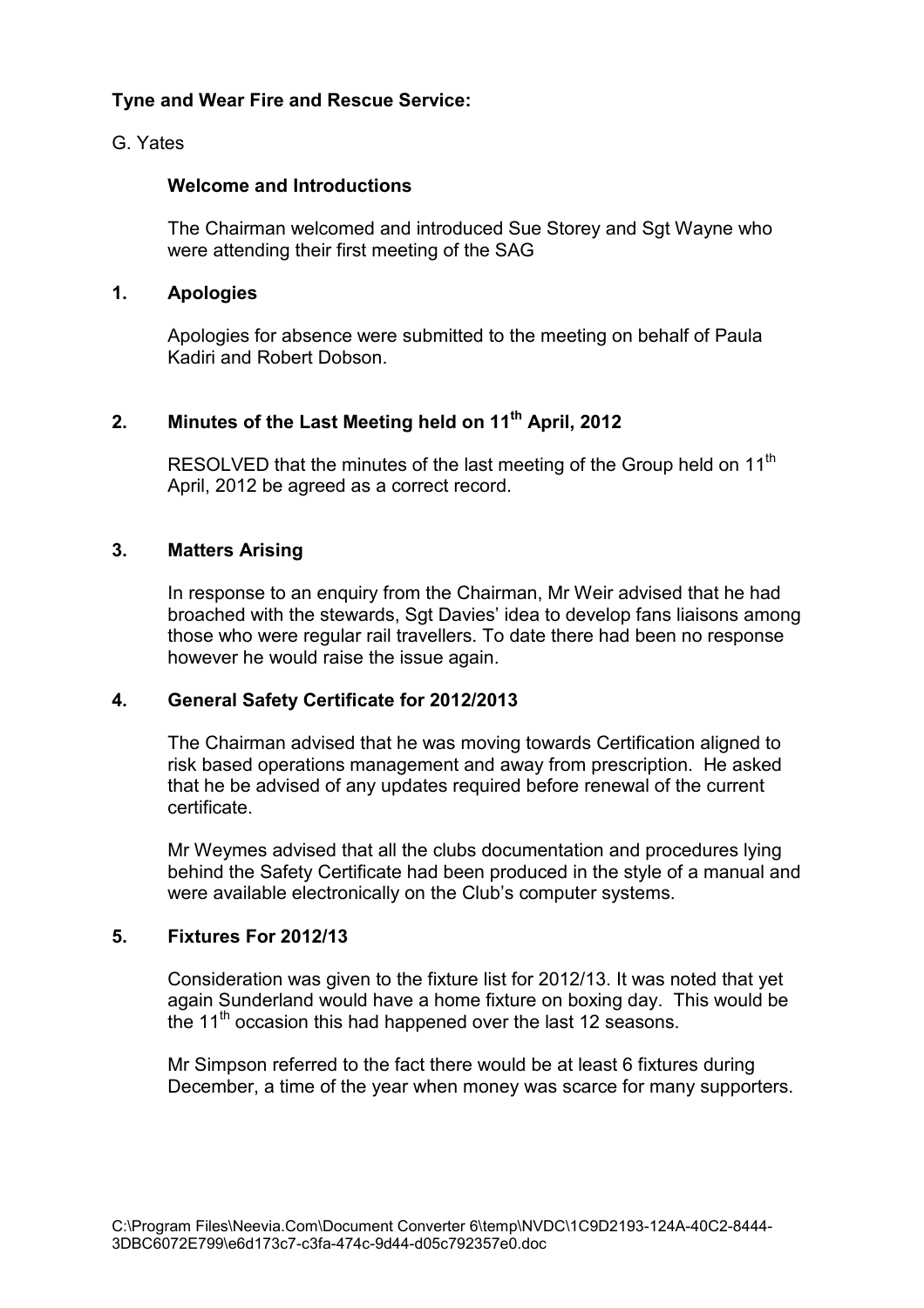# **6. Standing in Seated Areas – Match V Manchester United.**

The Chairman advised that the clubs had been innovative in their approach to the problem however ultimately it had not proved successful with the vast majority of the Manchester Utd fans standing for the duration of the match.

In response to an enquiry from Ms Storey about the approach taken, the SAG was advised that following an initial meeting of the Council's Regulatory Committee which had agreed a limit of 1700 visiting supporters, a number of meetings and exchanges of correspondence had taken place between Sunderland and Manchester United football clubs which had resulted in a revised safety management plan for the fixture being produced by the Club.

The plan detailed the close collaboration between the Clubs particularly in respect of tighter levels of control at point of sale of tickets to visiting fans. In previous games the allocation of tickets to visiting Manchester United fans was by way of a lottery involving around 30000 applicants.

The revised safety management plan intended that priority was given to a "loyalty pot" within the Manchester United fan database. It was argued that the "loyalty pot" status was cherished by those fans and as a result it was felt that the selling of a significant proportion of tickets to that group would attract a more compliant crowd than in the past. To reinforce the message a letter was issued by Manchester United at point of sale to remind loyalty pot members of the consequences of not observing ground regulations and safety certificate requirements which would include the removal of loyalty pot membership status.

Tickets to the loyalty pot group were located in the lower tier. By placing loyalty pot members within those "front of house" seats it was expected that not only would they be compliant and sit in the seats provided, but also that their actions would have a positive impact upon those fans behind them. An additional resource of up to 100 Manchester United stewards was put at the Clubs disposal to assist in the match day operation. Sunderland also refined its ticket selling policy to allow for rows of seats to be kept vacant within the visiting allocation to allow for access by stewards and police into the heart of the crowd if necessary and the removal from sale of all end of row seats which would help to prevent aisles becoming blocked if fans did stand during the match.

 Mr. Weir contended that plan had achieved a modicum of success in that aisles had not become blocked however most fans had stood. The Chairman stated that the SAG and the Club should not just give up on the issue. It would need to continue to be innovative and engage with visiting clubs in striving to find a solution.

# **7. Relocation of Visiting Supporters**

Peter Weymes briefed the Group on progress to relocate visiting fans to the North Stand Upper. In response to an enquiry from Ms Storey the Chairman advised that the depth of field of visiting fans would be lessened but have a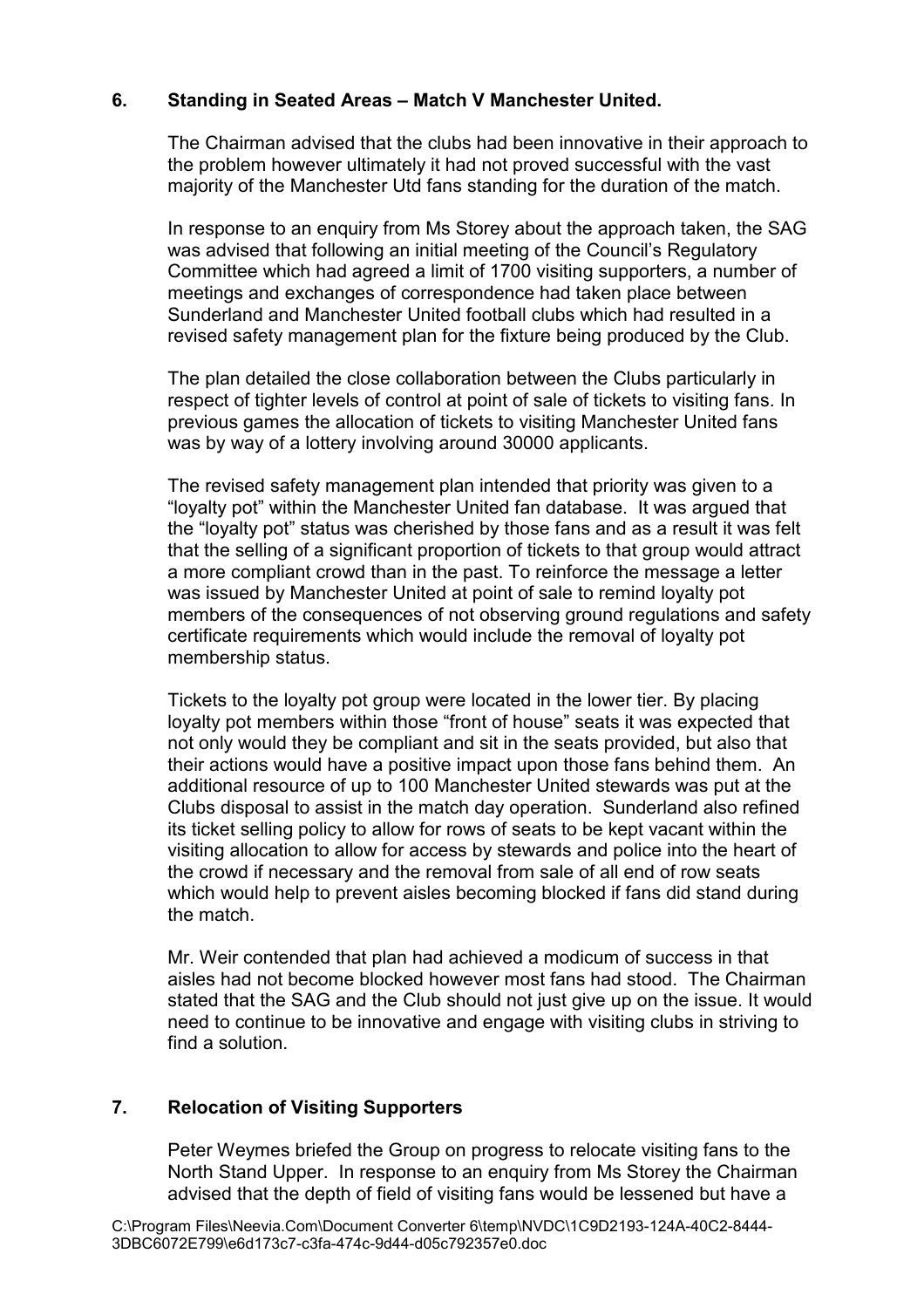wider lateral spread over the seating deck than the narrower deeper block currently utilised in the South Stand, however the raking of the seating deck would be steeper. With regard to access for visiting coaches they would be driven directly to the rear of the North Stand for visiting supporters to alight at the turnstiles. A number of options were being consider for those occasions where 40 plus coaches were expected (only 4 or 5 games per season) including the possibility of parking coaches in the yellow car park with supporters escorted to the North Stand.

 In response to an enquiry from the Chairman, Mr Simpson stated that he had spoken to many supporters about the matter and was not aware of any complaints. There were supporters in the Blacks Cats Bar who felt that they had ended up with better seats having been decanted from the North Stand Upper to the seats directly in front of the bar. Mr Weir advised that the Club had consulted and engaged with supporters from the earliest possible stage in the relocation process.

 In response to an enquiry from Mr Purvis, Mr Weymes advised that the Family Area was to be located in the South East corner of the Stadium. Mr Purvis asked if it would be possible to look at the North Stand Upper in respect of the location of the first aid post and Mr Weymes replied that they could do this immediately following the meeting.

## **8**. **Update on Works to the Wheatsheaf Gyratory.**

The Chairman advised that works were currently being undertaken in the Portobello Lane area which would have no effect on the concerts. From the 2<sup>nd</sup> July test running of the gyratory without lights would begin. Also from that date, on the route travelling from Wearmouth Bridge along North Bridge Street, the right hand turn into Roker Avenue would be closed.

With this in mind, Mr Weymes advised that he would ask people attending the Sunderland University Graduation ceremonies to access the Stadium via Wessington Way.

### **9. Stadium Accident Reporting**

Mr Weir advised that there had been 15 incidents of which only 2 had required a hospital visit. Mr Purvis confirmed that there were no trends, with the incidents been general in nature.

### **10. Sports Grounds Safety Authority Issues**

 Ms Storey advised that the Authority had carried out a lot of work for UEFA with regard to the European Championships. This included providing training for the safety officers at venues in Poland and the Ukraine together with the provision of match inspections at the tournament. The Sports Grounds Safety Authority were also assisting in preparations for the 2014 World Cup and 2016 Olympics in addition to providing information on best practice to Motor